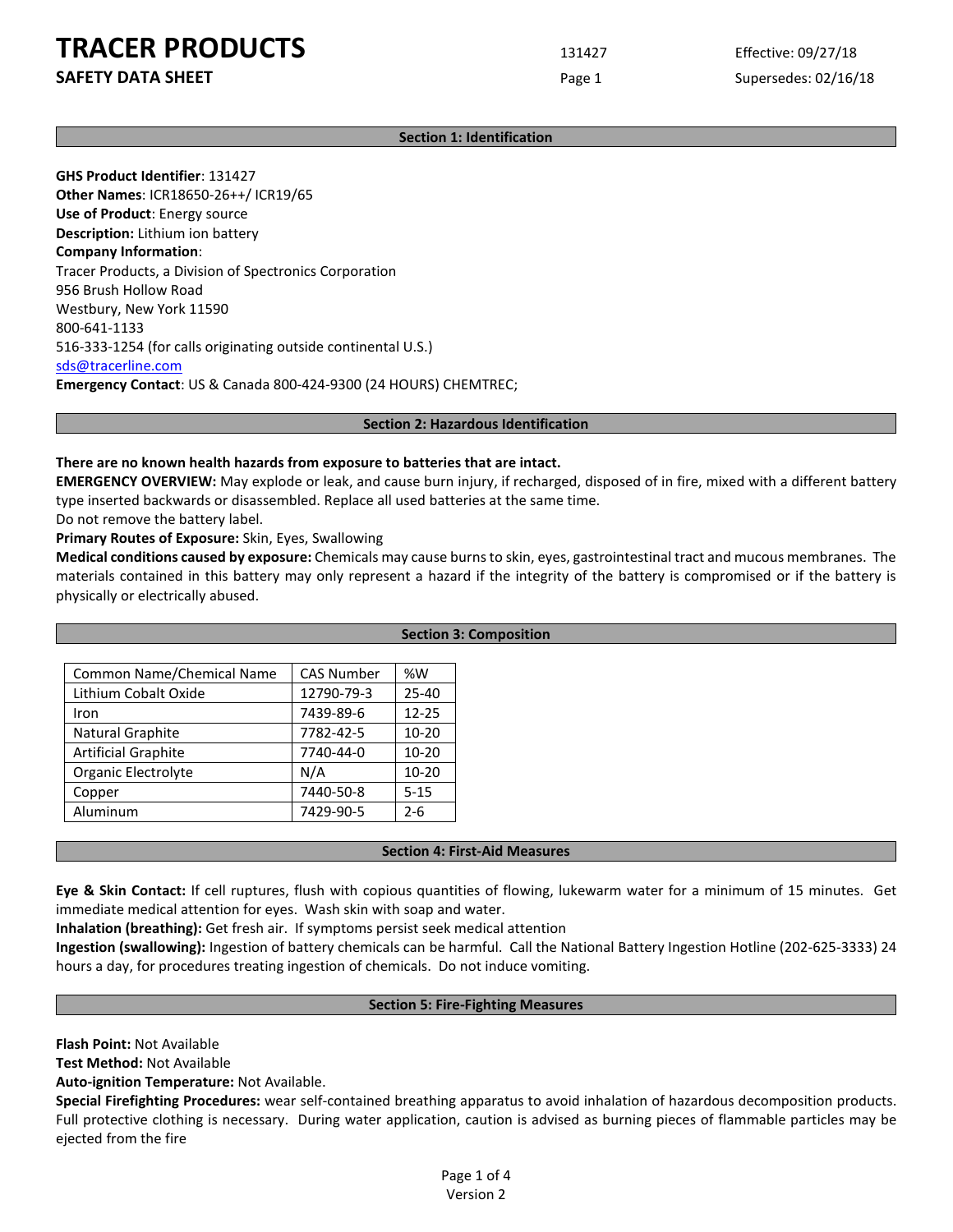**TRACER PRODUCTS** 13

| <b>IRACER PRODUCTS</b>   | 131427 | Effective: 09/27/18  |
|--------------------------|--------|----------------------|
| <b>SAFETY DATA SHEET</b> | Page 2 | Supersedes: 02/16/18 |

**Hazardous Combustion and Decomposition Products:** Carbon Monoxide (CO) and other Volatile Organic Compounds.

**Fire and Explosion Hazards:** cells may rupture when exposed to excessive heat. This could result in the release of flammable or corrosive materials. Damaged or opened cells or batteries can result in rapid heating and the release of flammable vapors. Vapors may be heavier than air and may travel along the ground to potential sources of ignition.

**Extinguishing Media:** Use water, foam, or dry powder

## **Section 6: Accidental Release Measures**

**Spill Containment and Recovery:** If cells are leaking or rupture, prevent skin and eye contact and collect all released material in a plastic lined metal container.

**Disposal:** Dispose of according to applicable local, state and federal regulations.

## **Section 7: Handling and Storage**

**Handling Conditions**: Batteries are designed to be recharged, however, improperly charging the battery may cause it to ignite. Only approved chargers should be used following approved procedures. Never disassemble a battery or bypass any safety device. Should a battery unintentionally be crushed, thus releasing its contents, rubber gloves must be used to handle all battery components. Care should be taken to avoid the inhalation of any vapors that may be emitted. Do not mix battery systems in the same equipment. Replace all batteries in equipment at the same time. Do not carry batteries loose in a pocket or bag. Do not remove battery label.

Storage Conditions: Batteries should be stored in a dry, cool (below 21°C/70°F). Batteries stored in excess of 130°C can result in the venting of flammable liquids and gases from the battery. Batteries should not be stored above 60°C or below -32°C. If packing materials are not available place masking tape on positive and negative ends of the cell to avoid short circuits.

## **Section 8: Exposure Controls/Personal Protection**

**Engineering Controls/Ventilation:** Not Available. **Local Exhaust:** Not Available **Eye Protection:** Always wear safety glasses when working with batteries and cells. **Skin Protection:** wear gloves if cell ruptures, is corroded or leaking chemicals. **Respiratory Protection:** Not Available

## **Section 9: Physical and Chemical Properties**

**Appearance:** Geometric, solid object **Odor:** None **Physical State:** Solid **Specific Gravity (Water=1):** Not Available **Solubility in Water:** Not Available **pH:** Not Available **Boiling Range:** Not Available; **Vapor Pressure:** Not Available **Flash Point:** Not Available **Melting Point:** Not Available **Vapor Density:** Not Available **Percent Volatile by Volume:** Not Available **Reactivity in Water:** Not Available **Evaporation rate:** Not Available **Flammable Limits in Air % by Volume:** Not Available **Volatile Organic Compounds (VOC) Content:** None **Note:** The physical data presented above are typical values and should not be construed as a specification.

#### **Section 10: Stability and Reactivity**

**Chemical Stability:** Stable under normal conditions of storage and use.

Page 2 of 4 Version 2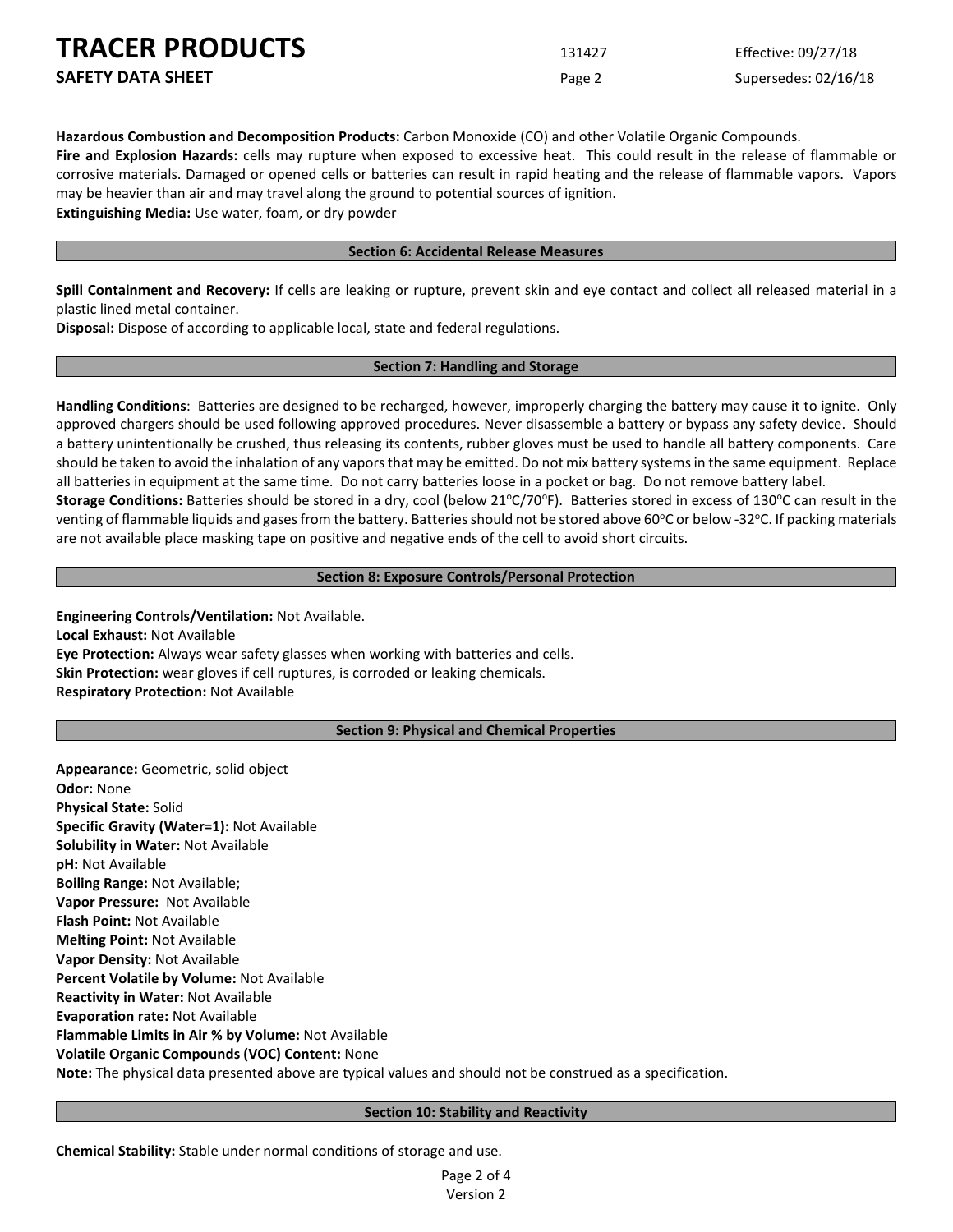**TRACER PRODUCTS** 131427 Effective: 09/27/18

**SAFETY DATA SHEET** SUPERFOUR CONSUMING THE Page 3 Supersedes: 02/16/18

Conditions to Avoid: Storage above 60°C (140°F). Electrical shorting the cell **Incompatibility with Other Materials:** Not Available **Hazardous Polymerization:** Will not occur. **Hazardous Decomposition Products:** Carbon Monoxide (CO) and other Volatile Organic Compounds.

## **Section 11: Toxicological Information**

No data available

## **Section 12: Ecological Information**

No data available

## **Section 13: Disposal Considerations**

**Disposal:** To prevent short circuit, batteries should be completely discharged prior to disposal or the terminals should be taped and/or capped. When completely discharged it is not considered hazardous. This product does not contain any materials listed by the United States EPA as requiring specific waste disposal requirements. These are exempted from the hazardous waste disposal standards under Universal Waste Regulations. Disposal of large quantities of Lithium Ion batteries or cells may be subject to Local, State or Federal / Provincial regulations. Consult your Local, State and Federal / Provincial regulations regarding disposal of these batteries. **General Statements:** Federal regulations may apply to empty container. State and/or local regulations may be different. **Special Instructions:** Be sure to contact the appropriate government environmental agencies if further guidance is required.

## **Section 14: Transportation**

**Transportation:** This product can be shipped as:

**UN Number: 3480**

**Ground (DOT):** 49 CFR 173.185 lithium cells and batteries

**Air:** IATA Dangerous Goods Regulations

**Sea:** IMDG Code

**Special Shipping Information:** These batteries have been tested to Section 38.3 of 'UN Manual of Test and Criteria.' All Spectronics lithium ion and batteries do not contain more than 20Wh ELC (Equivalent Lithium Contents) for each cell inside battery and 100Wh ELC (Equivalent Lithium Contents) for each battery. It is below the limits set by the IATA Dangerous Goods Regulations 57st edition. UN manual of Tests and Criteria, Part III, Sup-section 38.3 (withstanding a 1.2m drop (test))

Watt-hour rating is not more than 100 Wh which is shown on the batteries

Labeled with a lithium battery handling label

Package permissible gross weight has been observed

## **Section 15: Regulatory Information**

**General Information:** Regulations specifically applicable to the product include:

—IATA-DGR (air transportation)

—IMO-IMDG Code (sea transportation)

—US Department of Transportation 49 Code of Federal Regulations [USA]

**U.S. Federal Regulatory Information:**

This product is not considered hazardous under the OSHA Hazard Communication Standard (29 CFR 1910.1200).

**SARA Title III Information:** As an article, this battery and its contents are not subject to the requirements of the Emergency Planning and Community Right-To-Know Act

**TSCA: The chemical components of this product are contained on the US TSCA Inventory** 

**California - California Proposition 65**: This product contains no chemical known to the State of California to cause cancer.

**CARCINOGEN:** None; **TERATOGENIC:** None; **BOTH CARCINOGEN AND TERATOGENIC:** None

**Canada:** Not Controlled

**Section 16: Other Information**